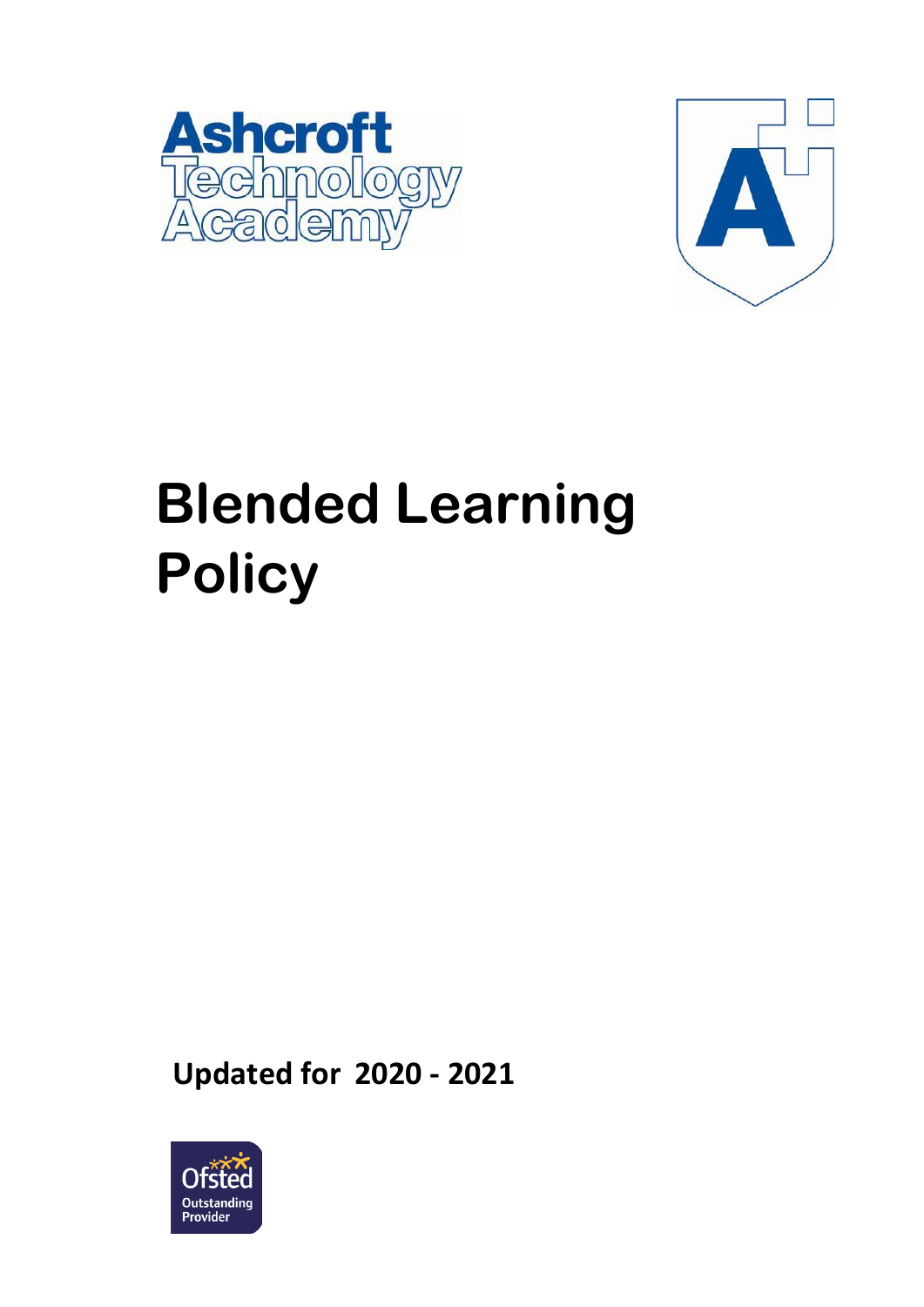# **Blended learning at ATA**

# **Introduction**

#### **This policy is a:**

- 1. Response to Public Health England and the Department for Education, and the support we, as an Academy, can offer while students recover or self-isolate, pending a test
- 2. Response to a confirmed case of Coronavirus and the steps the Academy will take to meet students' educational entitlement while at home
- 3. Response to possible school closures, should the infection rate or death rate reach a level that requires the government to take more definitive action

The descriptions of each possible response are below. Training will be provided to teachers to help prepare for these scenarios. In the case of a school closure, as the result of lockdown restrictions, the weekly Professional Development activities will continue, on TEAMs, every Thursday morning. The theory and learning will be applied to online delivery of lessons.

#### **Scenario 1:**

## **Students absent and awaiting a test (X on SIMS). This should be temporary and involve a smattering of students from each year group/ from each set in a year group.**

Teachers should upload their lesson (PowerPoint and electronic resources) to show my homework. Students will be expected to complete this work at home and the work will be checked on their return. A 100% completion rate will negate the need for catch up on the student's return. Anything below that will result in the student being referred to catch up.

Assessments scheduled to be taken while students are absent from the Academy should be uploaded to teams for students to complete at home and submitted to the class teacher. Instructions for students can be uploaded onto Showmyhomework.

All virtual work uploaded to Showmyhomework must be labelled: 'Class work for (name of class)'.

#### **Scenario 2:**

#### **Members of staff isolating and awaiting a test**

Members of staff should email work to the Cover Director (and the Curriculum Manager) who will send this to the member of staff covering the lesson. Work should be meaningful and include homework.

## **Scenario 3:**

## **A year group is required to isolate (virtual learning)**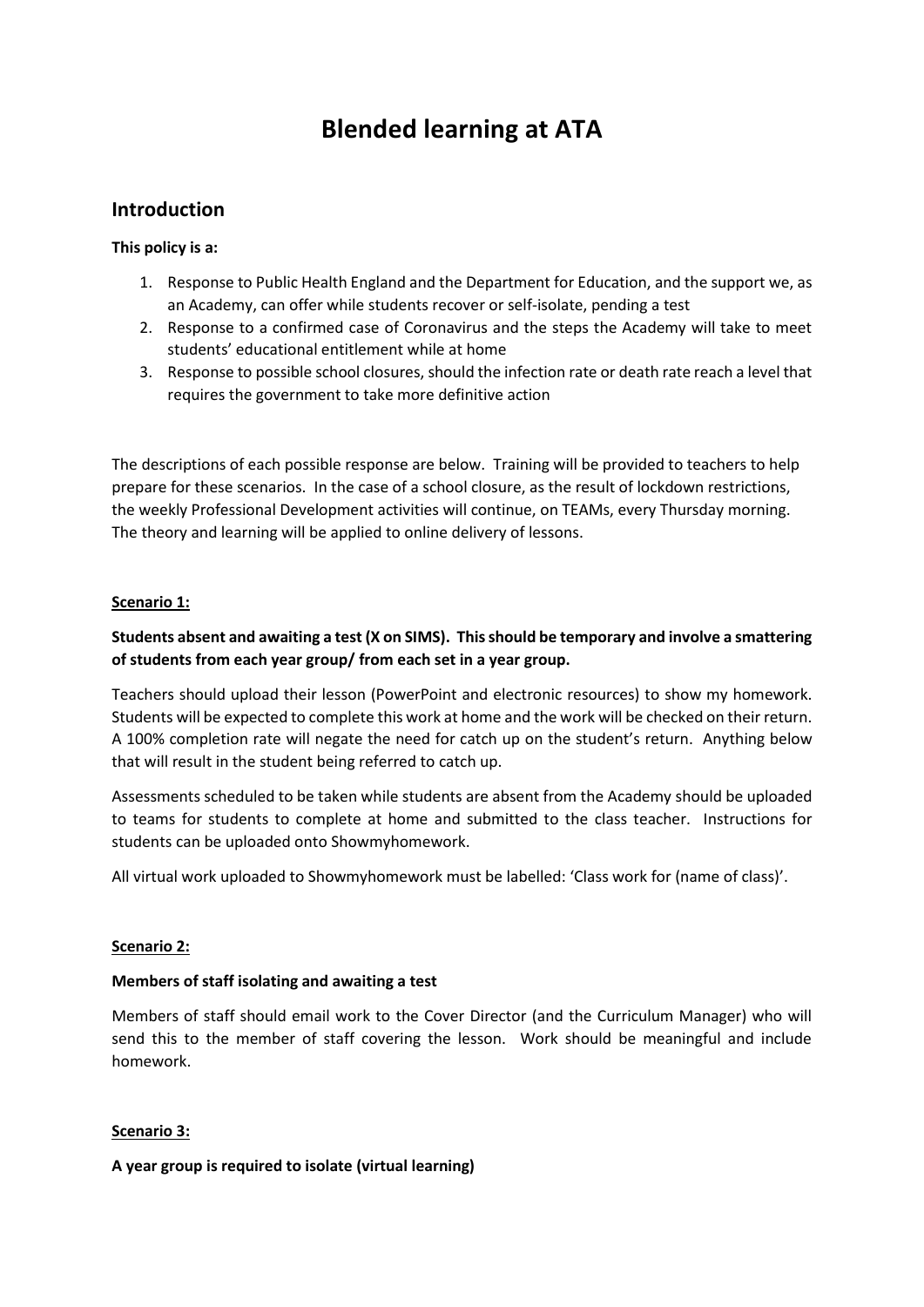During the period when the year group is required to isolate, class teachers should deliver a virtual lesson at the time they are timetabled to teach that year group. Supplementary work should be posted on Showmyhomework for the students to complete during and after the lesson. The guiding principles, set out below, provide guidance on best practice to help staff plan and prepare virtual lessons.

If the year group is required to isolate for a short period of time – less than two weeks - students will be required to sit an in-class assessment in each subject in their first lesson in that subject to check their understanding of the lessons they completed remotely.

If remote learning lasts longer than two weeks, an assessment period will be arranged, on teams, for students at home.

All virtual work uploaded to Showmyhomework must be labelled: 'Class work for (name of class)'.

#### **Scenario 4:**

#### **School closure (to all except students who are vulnerable or whose parents are critical workers)**

Work and invite to a lesson, which must include pre-recorded or live instruction, should be posted on Showmyhomework each day for each class. The guiding principles, set out below, provide guidance on best practice to help staff plan and prepare virtual lessons.

Work from students should be submitted, via teams, to measure the level of understanding. This could be in the form of a short quiz or an extended piece of work.

If the year group is required to isolate for a short period of time – less than two weeks - students will be required to sit an in-class assessment in each subject in their first lesson in that subject to check their understanding of the lessons they completed remotely.

If remote learning lasts longer than two weeks, an assessment period will be arranged, on teams, for students at home.

All virtual work uploaded to Showmyhomework must be labelled: 'Class work for (name of class)'.

Students who are able to attend the Academy (because they are identified as being vulnerable or because their parents are critical workers) will work, under close supervision, in a room in the Academy with good IT facilities. They will follow the work their peers are following at home.

#### **Technology**

The Academy Network Team holds a list of the students who require a Laptop to complete work at home. If a student on the list is required to isolate or is part of an isolating year group, Network will issue a laptop to the student before they leave the Academy.

If schools close, laptops will be made available for collection.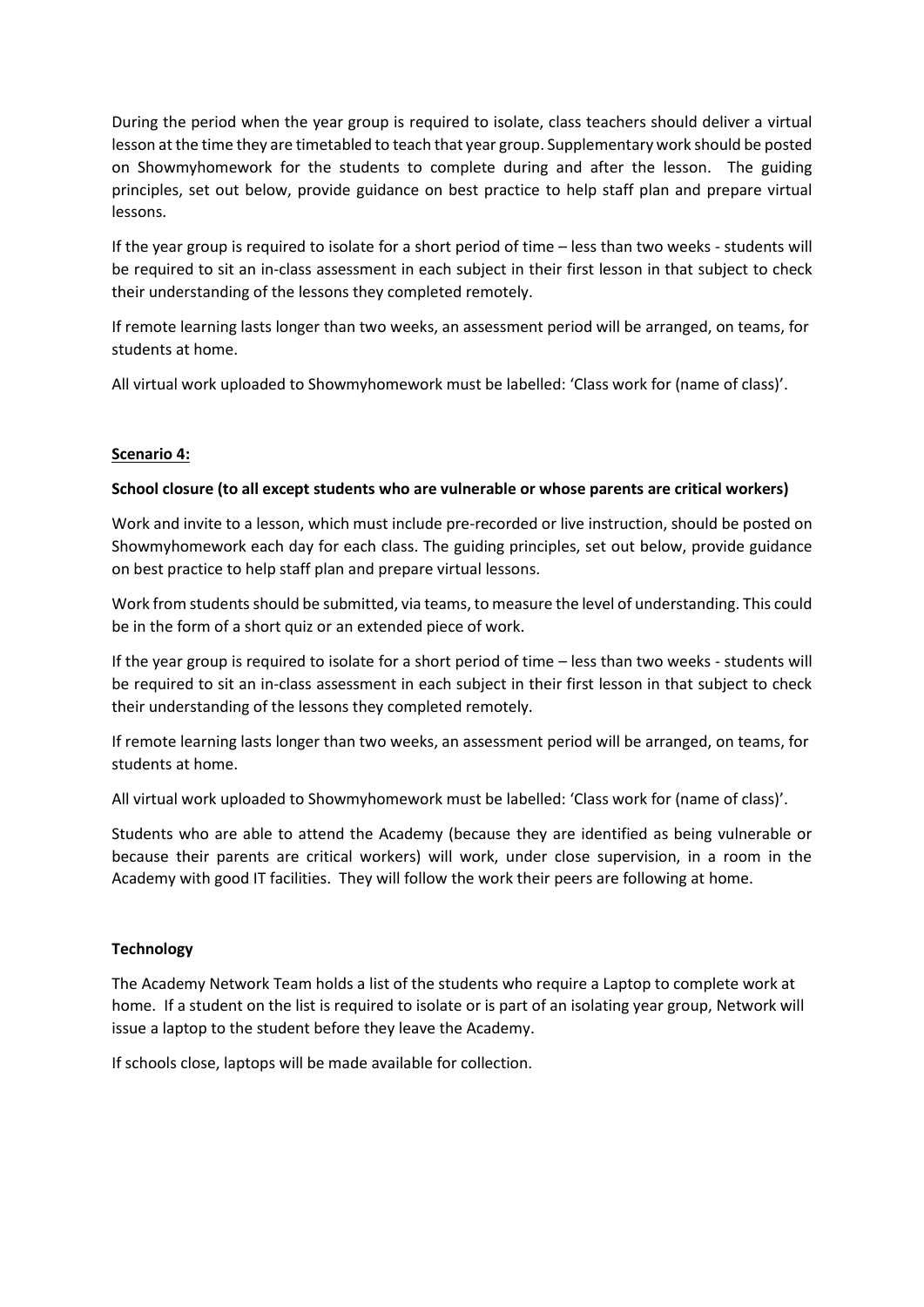# **The ATA approach to blended learning**

# **Guiding principles**

- 1. All the work for a lesson must be included in **one assignment.** This should be posted on Showmyhomework with a deadline of that day. Students will be presented with a daily 'to do' list on Showmyhomework which will help them to organise the work set by their teachers.
- 2. Lessons must include a recorded or live element (also recorded) during which knowledge, modelling activities and elaborating key points are presented and explained to students. The way in which these are presented will differ according to subject domains. Links to the platform(s) teachers use should be uploaded to Showmyhomework in order that the students can access each lesson with ease.
- 3. When creating a live or recorded lesson/ part of lesson, please:
	- Choose one learning point and keep it simple
	- Activate prior knowledge (you can set a task to achieve this) and develop the lesson or activity from that
	- Use concrete examples, multiple examples and analogies
	- Be mindful of the capacity of the working memory during your explanation. It is limited so please don't overload the students
- 4. Well defined tasks should be set to help the students to practise the key learning point after the presentation.
	- There could be multiple short presentations and tasks included one lesson
	- Tasks should have supporting materials i.e., scanned resources, PowerPoints etc.,
	- Tasks should be clearly explained, with a timeframe attached and enables the teacher to provide feedback (either submittable or referred to in a future lesson).
- 5. To ensure students are accountable, and so you can adequately measure for understanding, a piece of work should be submitted at the end of the lesson on TEAMs, which you will be able to check. Feedback can take the form of a mark or general feedback at the start of the next lesson. Fundamentally, however, the students' performance will inform the plan for the next lesson in the sequence.

To continue from point 5, in order to ensure that students' engagement and work is monitored during Academy closure and remote learning. In normal Academy operations there are a wide range of systems in place for this: statutory attendance records; discipline system; teacher detentions; ICAS support; clubs and extra-curricular activities. With none of these able to operate, in their normal manner, while the Academy is closed to the majority of students, there is a protocol for staff to follow that will help to monitor student attendance and work ethic, holding them to account in the same way that staff would do in the Academy.

Given the range of challenges school closure presents there is no perfect system 'catch all' to replace normal operations. This protocol therefore is designed to enable timely and effective interventions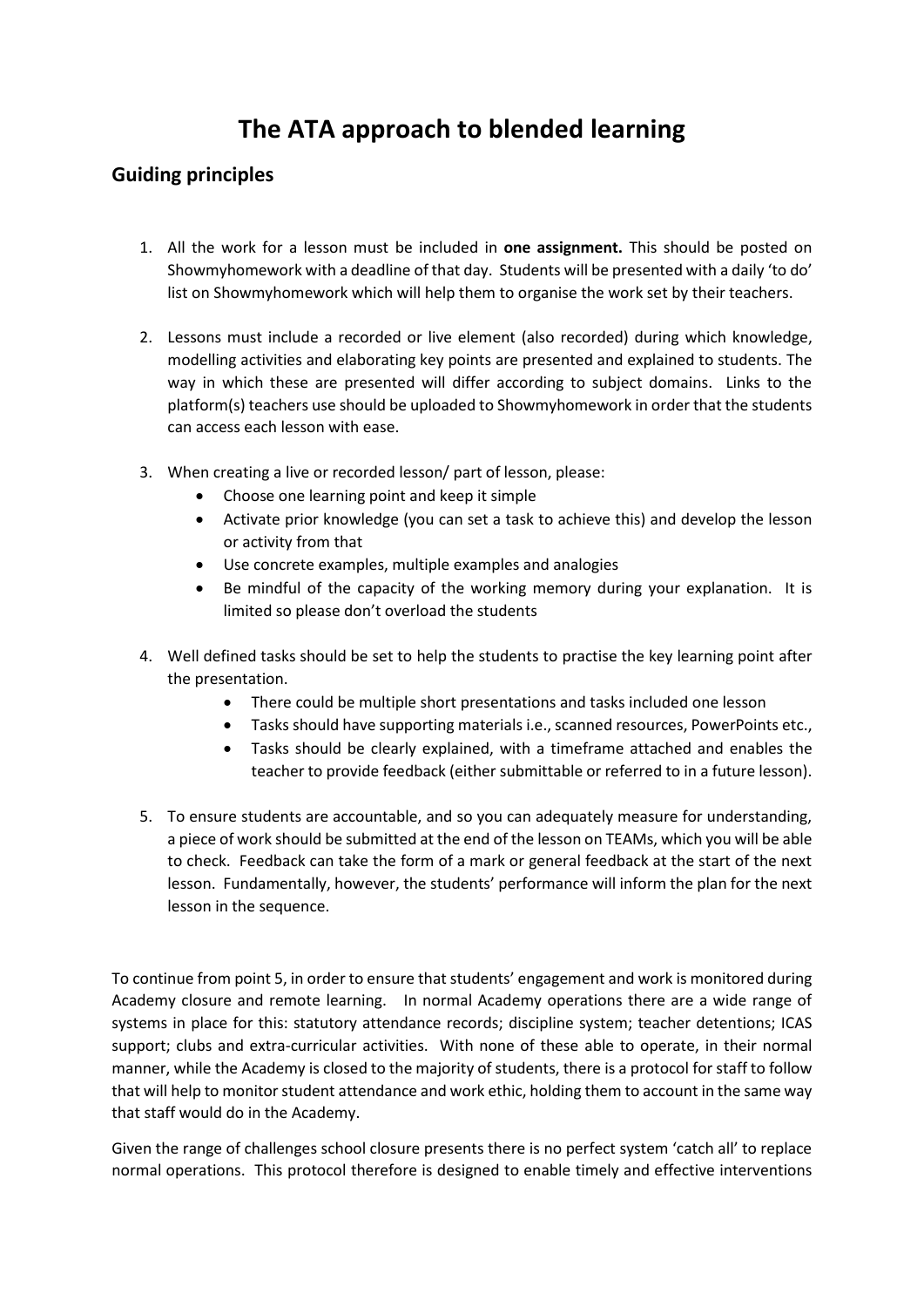that can have maximum impact in terms of student engagement. By nature of their position, the staff in most contact with students are their subject teachers. Teachers are there in the lessons, already checking attendance, whether work is submitted and the quality of students' work or learning. It therefore makes sense that the first line of monitoring and intervention comes from teachers, in the same way that it would in normal operations through monitoring students' work in lessons and the discipline system. Timely communication with parents from teachers will be supported by Curriculum Managers, Heads of Year (HoY), ICAS mentors and SEN teams to intervene in the case of students of concern or in need of more sustained support.

## **Below is a visual flow-chart of this protocol, followed by roles and responsibilities of those involved**



**Remember if staff contact parents from their own phone, they must dial '141' before their number in order to withhold their telephone number.**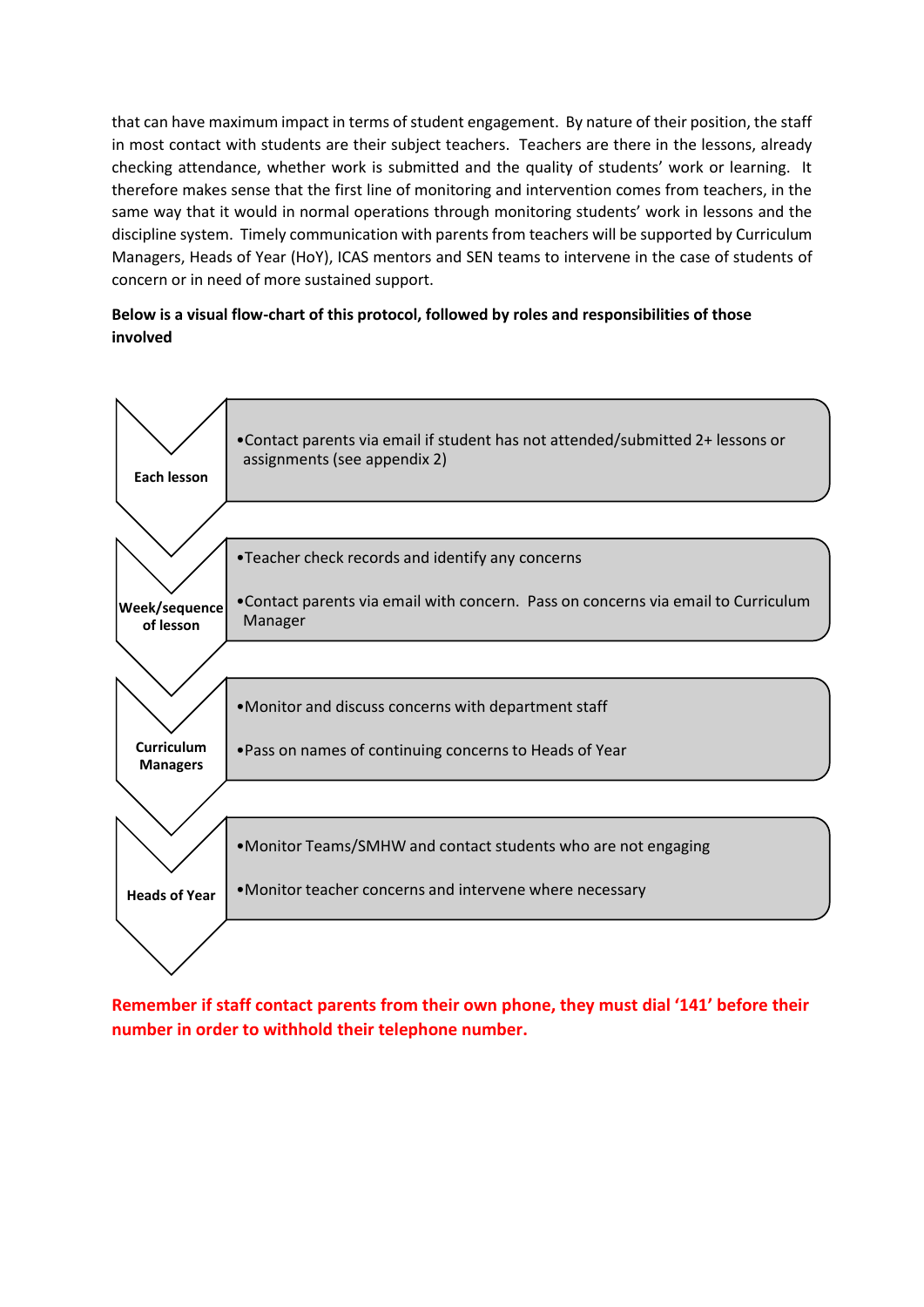# **Roles and responsibilities**

# **Teachers**

Class teachers are best placed to judge both the level and quality of students' engagement and learning. Teachers should be keeping records of whether students are attending lessons, submitting assignments and the quality of work. This can be managed through departmental registers on TEAMs. Departmental registers also provide email contacts for parents/guardians so teachers can send 'quick-fire' emails regarding their child's attendance and/or work.

It is expected that teachers use their knowledge of their students to identify any concerns regularly (weekly/3-4 lessons) and make contact with parents/guardians via a concise email (see examples at the end of this document). Following these emails they should pass on their concerns to their curriculum manager if concerns persist.

# **Curriculum Managers**

Attendance and engagement will inevitably form a part of departmental meetings and informal discussions within department teams. Curriculum managers should check that staff are keeping track of students and, importantly, acting on their concerns. They should also support their teams in identifying concerns and managing the workload associated with this monitoring, depending on the nature of their subject area (for example weekly curriculum time / number of classes a teacher may have).

Curriculum managers should pass on names of persistent concerns regularly to the HoY who can then contact home and speak to parents.

# **Heads of Year**

Heads of Year should work with their LG lead in monitoring students' holistic engagement with SMHW and Microsoft Teams. They should meet regularly to check this and identify students who are clearly not engaging with remote learning at all, or experience big changes in their engagement over time. They should contact parents/guardians of these students in order to improve their engagement and/or move towards attending the Academy in person.

Heads of Year should monitor concerns passed on to them by curriculum managers as they would behaviour logs through normal Academy operations. They should act upon any patterns, changes or concerns that they may have as a result of this, contacting parents and working with the LG lead for the year group. They should also direct ICAS mentors and/or Attendance Officer in making contact with individuals or groups of students.

# **ICAS Mentors**

Mentors have an important role in working with key groups of students in each year group. They should work with their respective HoY to support students they work with regularly in normal Academy operations. This may involve regular check in calls, following up missed lessons/submissions, or poor engagement.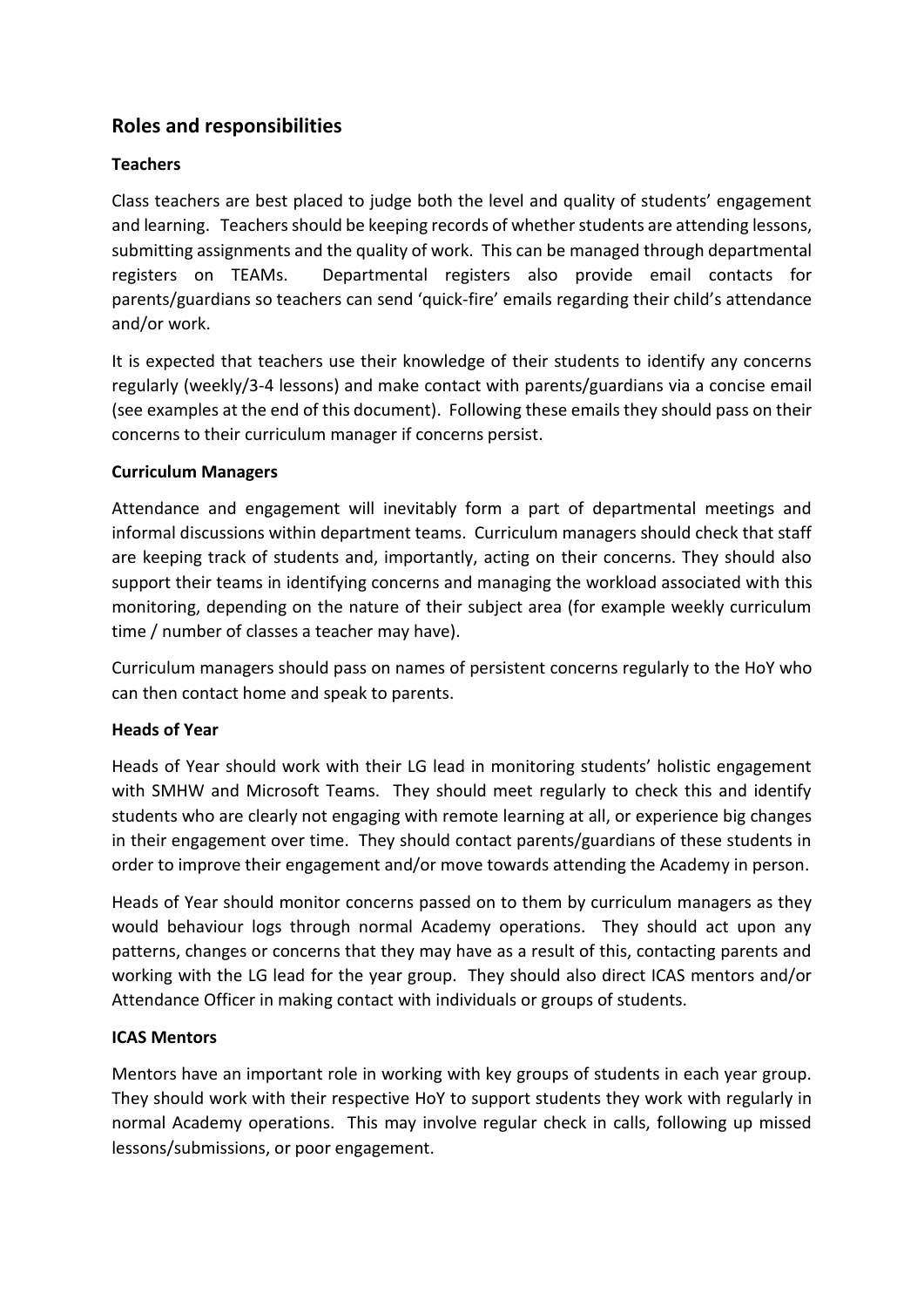## **SEN/TLAs**

TLAs will be able to support staff with any concerns regarding students with an SEN and should be invited to live lessons by teachers in order to support these students. Teachers are encouraged, as they are in normal operations, to communicate with TLAs and other support staff in order to help maximise their effectiveness in lessons. TLA will continue to help students access lessons and maintain regular contact with home.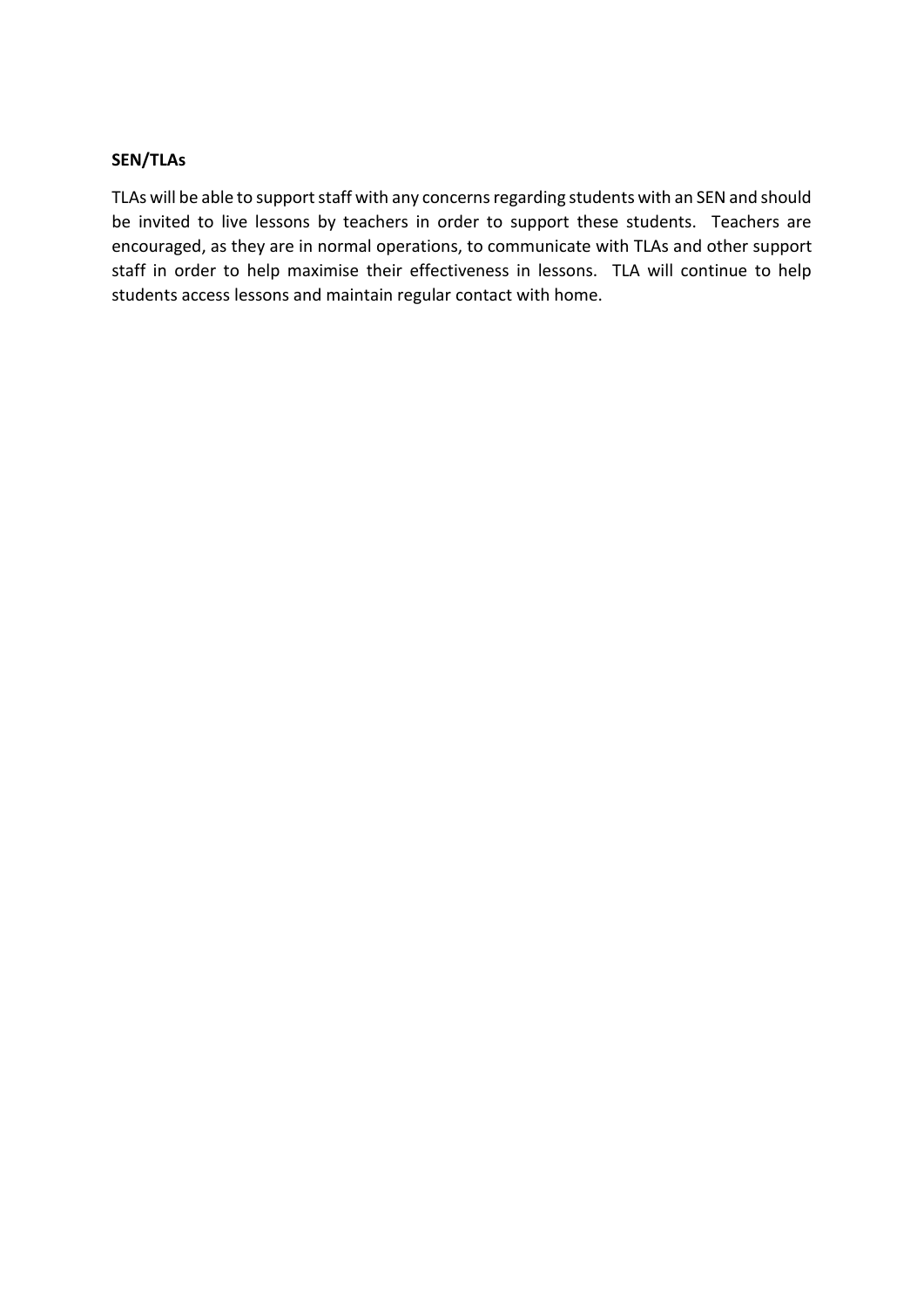# **Appendix 1**

# **Turning in (uploading) an assignment in Microsoft Teams**

To turn in an assignment, select its assignment card. Depending on the status of the assignment, you may be turning your work in on time, late, or submitting revised work.

- 1. Navigate to the **General** channel in the desired classroom, (Thisis you class code) then select **Assignments**. You can also use your search bar to search for an assignment by keyword.
- 2. Your upcoming assignments will show in order of when they're due. Select any assignment card to open it and view the assignment's details.



3. If your teacher specified a document for you to turn in or you have other files to attach to this assignment, select **+Add work** and upload your file.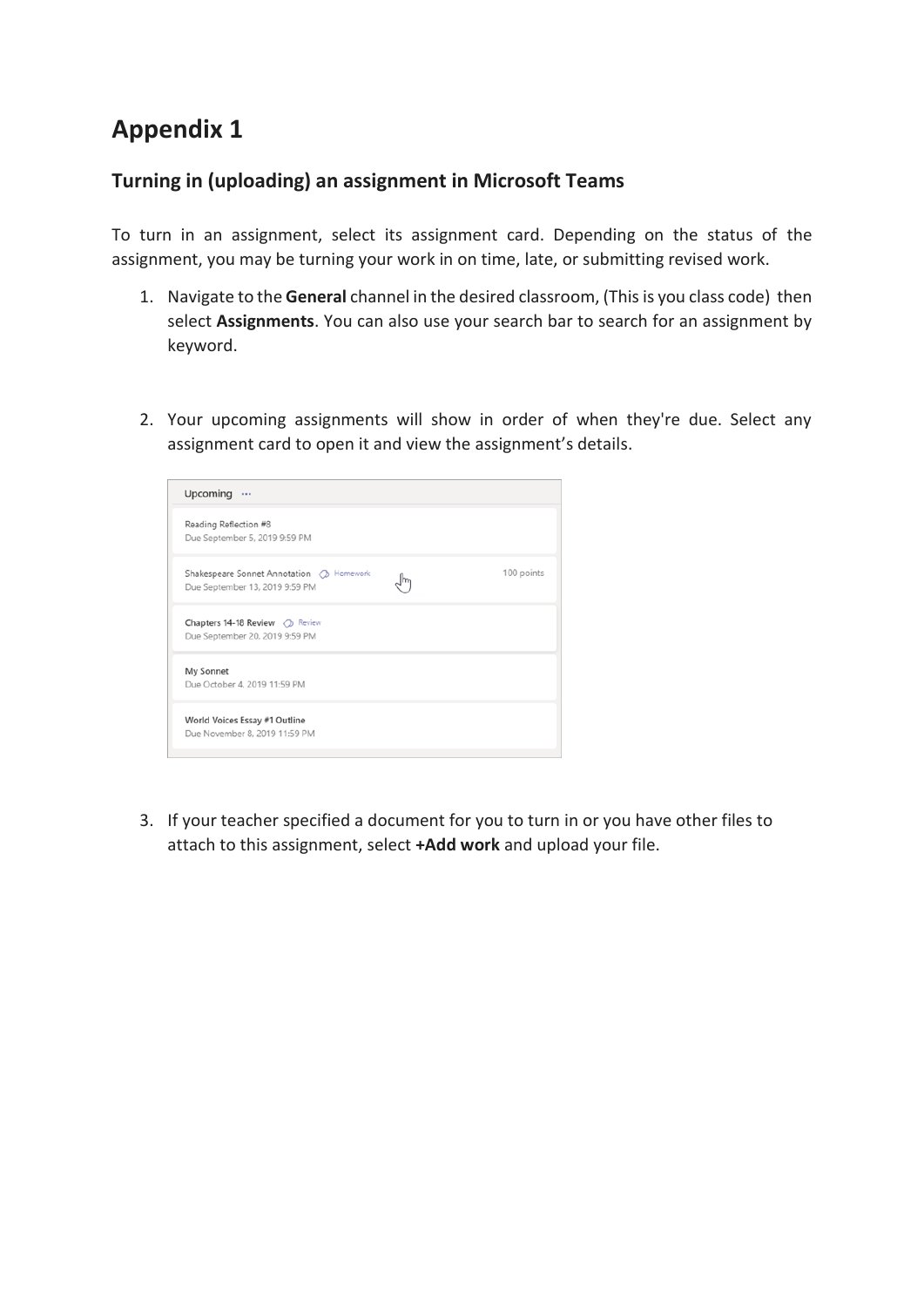

- 4. Select the **Turn in** button to turn in an assignment before its deadline. The button will change depending on the status:
	- **Turn in again** if you're editing an assignment you've already turned in and need to submit work again.

## **Helpful video links**

<https://www.youtube.com/watch?v=mQgDGn69oj4-> (Video link)

<https://www.youtube.com/watch?v=SemjM2fHV2Q> (Video link for using teams- how to login and how to navigate as a student.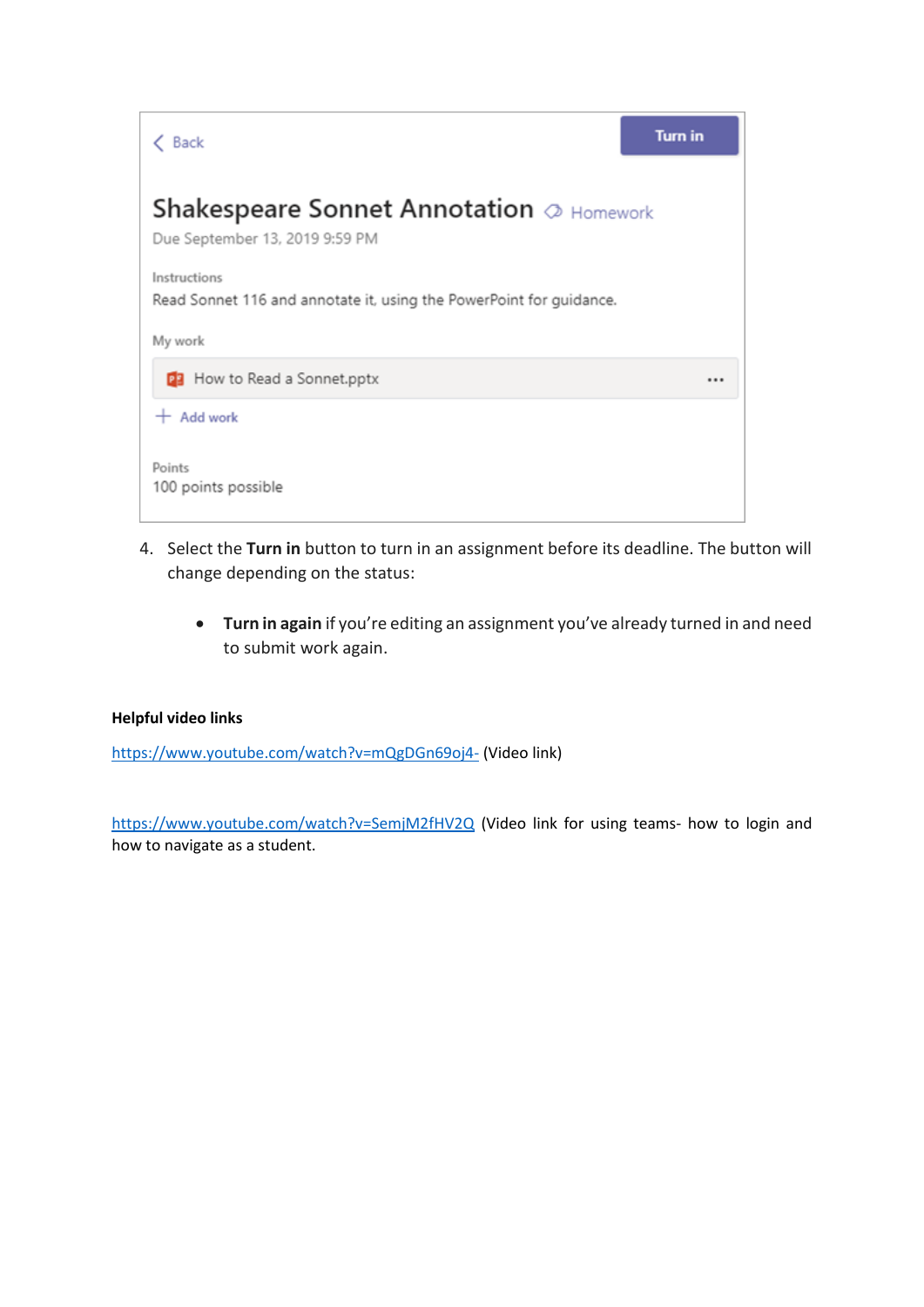# **TEAMs recording**

1. If you record a meeting with a Team then the recording will appear in the 'posts' tab within that Team



2. If you record outside of an established team, then the recording will appear in the chat tab (i.e., this is where my missing assemblies all were)